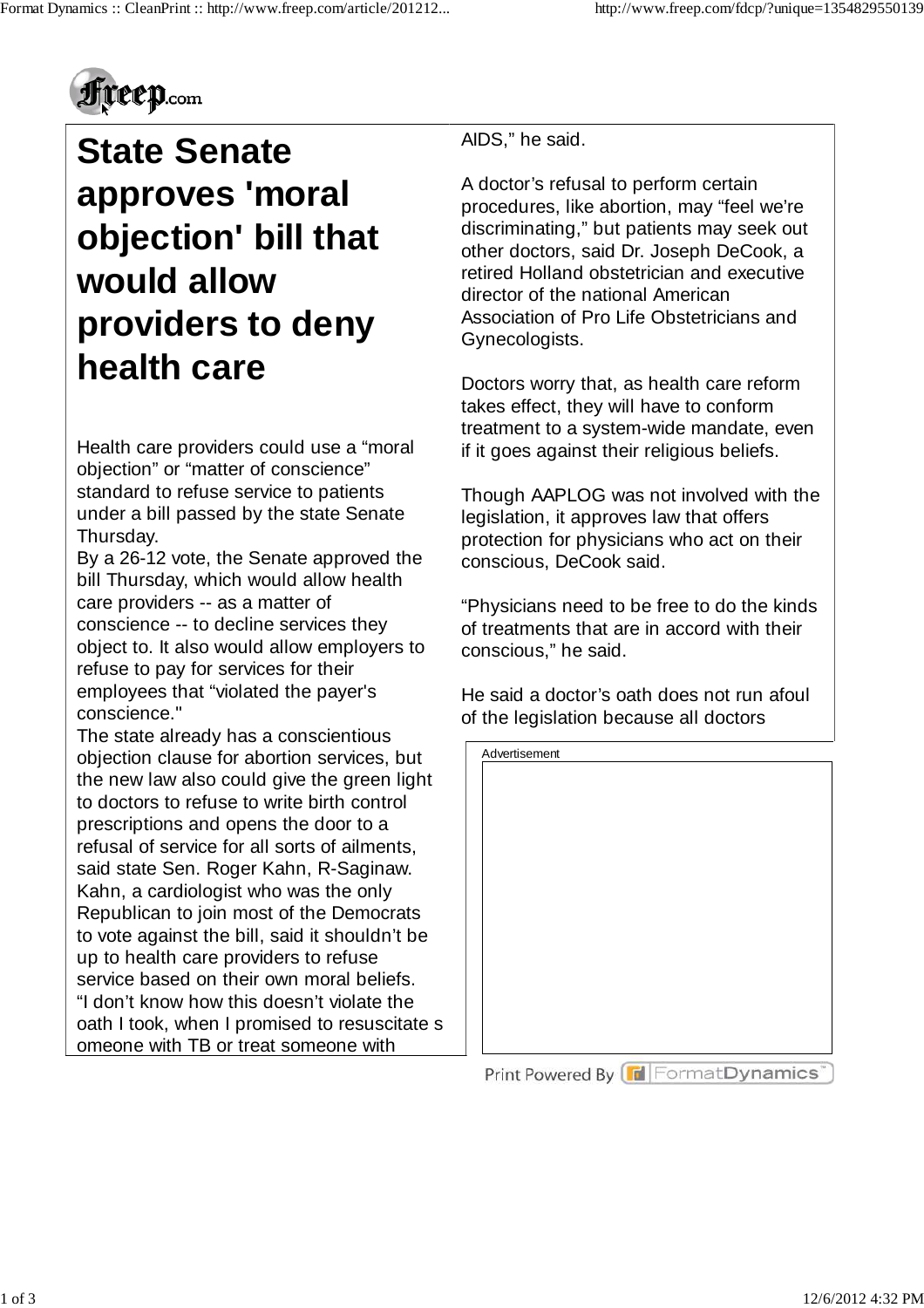

fundamentally agree that their responsibility is to treat disease.

But when it comes to abortion "pregnancy is not a disease," he said.

And concerns that a doctor might not treat a patient with AIDS is "ridiculous."

"That would be outrageous," DeCook said. "Whether (the patient" got the disease from certain behaviors, from a blood transfusion or a needle stick, it's a disease.

State Sen. Rebekah Warren, D-Ann Arbor, said she fears the bill opens the door for doctors to do things like refuse to treat people with AIDS, and allows doctors' r eligious beliefs, including some who believe only the same gender should treat patients or refuse to give blood transfusions, to dictate treatment.

"Under certain circumstances, these broad refusal clauses will deny patients access to essential medical care," she said.

But Sen. John Moolenaar, R-Midland, said the bill was intended to protect religious freedom.

"This just allows an individual to use a conscientious objection without fear of repercussions," he said.

The Michigan Catholic Conference quickly issued a statement in support of the bill, saying it "allows for individuals, payers and providers in the health care field to operate according to their conscience without fear of government intrusion or discrimination."

Like DeCook, Dave Maluchnik dismissed concerns that the bill would open the door for doctors to withhold treatment from

patients whose lifestyles they disagree with.

"That's a red herring that has been out there," he said.

The bill provides protection for patients. For example, health care can't be withheld in an emergency situation or based on a patient's status, which would include a patient's gender or sexual preference, Maluchnik said.

The Senate also passed bills that would require people who wanted abortion coverage in their health care insurance plans to buy a separate rider to the policy. "Get the government from underneath women's clothes. This bill is disgusting. It has no business in political discourse," said state Sen. Coleman Young II, D-Detroit. "We've already had this conversation. Obama won, Romney lost, get over it." The bill now moves to the state House for consideration next week.